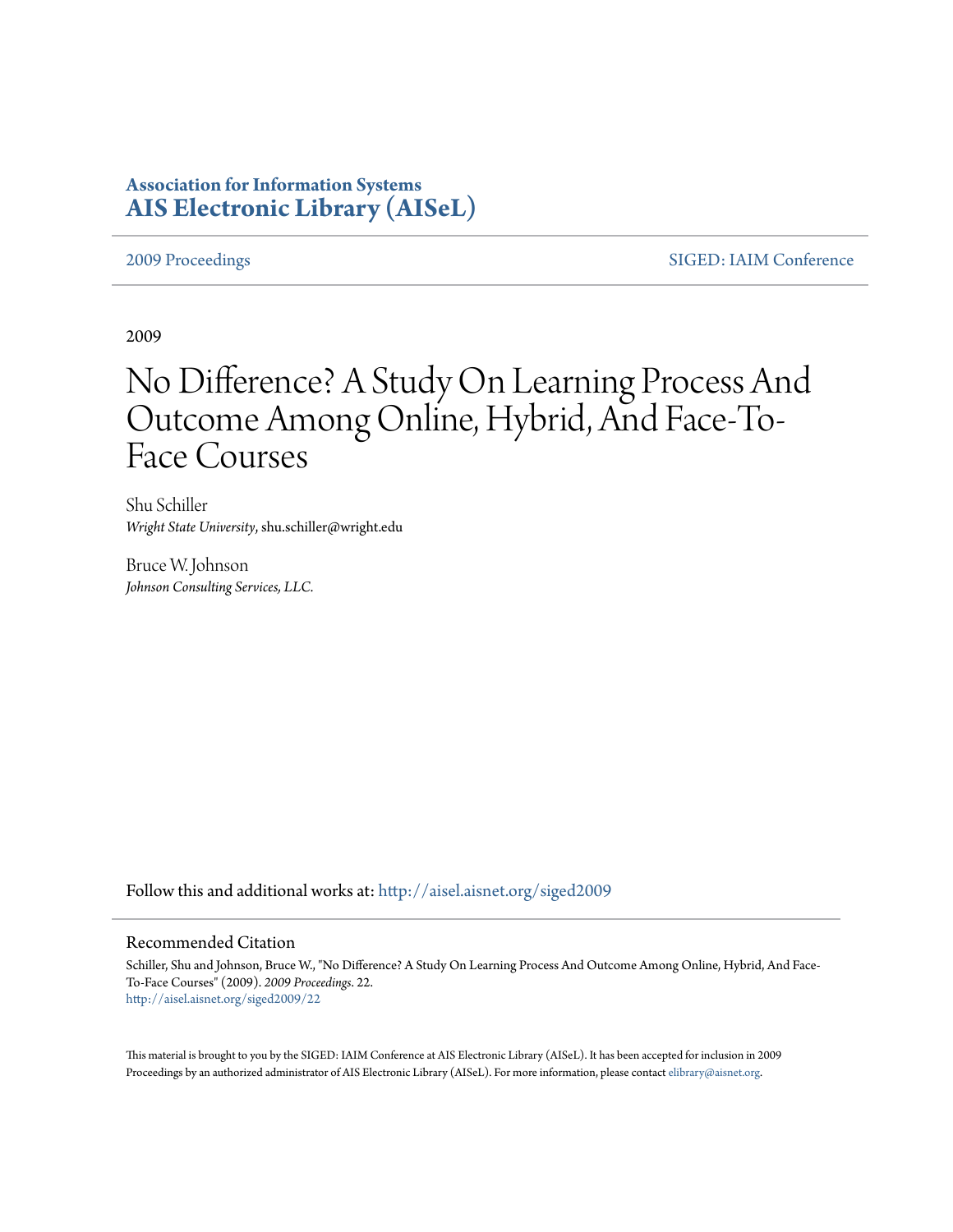#### **NO DIFFERENCE? A STUDY ON LEARNING PROCESS AND OUTCOME AMONG ONLINE, HYBRID, AND FACE-TO-FACE COURSES**

Shu Schiller Wright State University shu.schiller@wright.edu

Bruce W. Johnson Johnson Consulting Services, LLC. brucej@jcsconsultants.com

#### **Abstract:**

Many researchers and educators have questioned whether online course management technologies make a significant impact on student learning process and outcomes. Guided by the Seven Principles framework of student learning, our study examined the impacts of three instructional methods including face-to-face (F2F), hybrid (Web-enhanced), and online courses on the learning process and outcomes. Data were collected at a major mid-western university and 1233 valid responses were analyzed in AMOS. We found that there was no significant difference among F2F, hybrid, and online instructional methods in learning outcomes. However, both high expectation of faculty and accommodation for diversity influenced learning outcomes significantly. In addition, faculty contact had a significant impact on outcomes but only in hybrid courses.

**Keywords:** online course management, WebCT, distance education, learning process, outcomes

#### **I. INTRODUCTION**

Distance education, whether by video conferencing, or Internet-based delivery mechanisms, has expanded dramatically over the past decade. During the 1994-1995 academic years, it was estimated that 753,640 students from 2 and 4 year public and private colleges were enrolled in institution distance education courses [U.S. Department of Education, 1995]. Two years later that number rose to 1,661,000 [Lewis et al., 1999] and by the 2000-2001 school year 3,077,000 students enrolled in distance courses online [Waits and Lewis, 2003].

Online course management systems are designed to provide an online support to instructors and students for communication and sharing course materials. Among a few popular systems, WebCT (Web Course Tools) (together with Blackboard after their merge in 2005) is now the most popular platform supporting 5,000 institutions and millions of users globally. ABC University in the mid-west of U.S. has made a major commitment to offering online course management technologies to support distance education and to supplement traditional classroom instructional methods. The number of instructors using WebCT grew from 31 in fall of 1999 to 786 by the fall of 2009. The courses that employ WebCT in some capacity grew from 18 to 639 and the number of student taking online or WebCT-supported courses increased from 200 to 19,562 over that same period. ABC University now offers 7 degree programs through distance learning in WebCT.

Despite the increasing popularity of online education and web-supported teaching and learning, some researchers state that there is no significant difference in learning outcomes between traditional F2F classroom environments and technology mediated teaching, such as video conferencing, computer assisted learning, teleconferencing, and Web-based online learning [Clark and Jones, 2001; Keogh and Smeaton, 1999; Russell, 2001]. However, not all researchers agree. The IHEP [1999] report concludes that "a closer look at the research, however, reveals that it may not be prudent to accept these findings at face value. … It is important to emphasize that, despite the large volume of written material concentrating on distance learning, there is a relative paucity of true, original research dedicated to explaining or predicting phenomena related to distance learning." (p.3)

Our study adapts the Seven Principles of Good Practice in Student Learning [Chickering and Gamson, 1987, 1991] and examines the differential impacts of three instructional methodologies, including F2F, hybrid (Web-enhanced), and online courses on the learning process and in turn on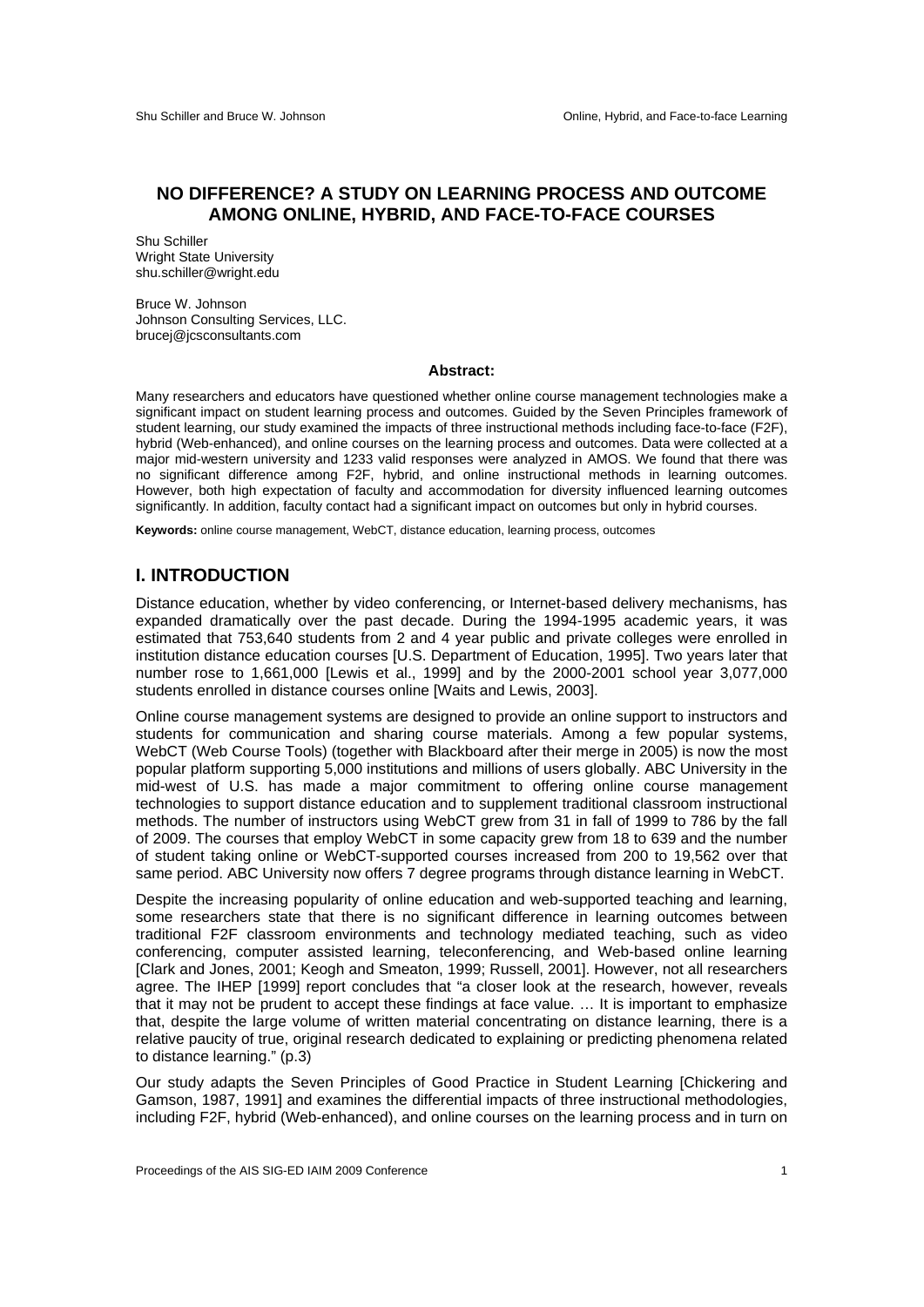the learning outcome. The objectives of our study are 1) to examine the difference of the impacts of instructional methodologies on student learning outcomes and 2) to evaluate student learning process guided by the seven principles framework.

### **II. THEORETICAL DEVELOPMENT AND HYPOTHESES**

Chickering and Gamson [1987] proposed a framework of the Seven Principles of Good Practice in Student Learning, which evaluates the students' perceptions of the learning process related to effective and successful teaching and learning. The seven principles of learning process and their meanings are explained in Table 1.

| <b>Principle</b>                                        | <b>Explanation</b>                                                                                                                                                                   |
|---------------------------------------------------------|--------------------------------------------------------------------------------------------------------------------------------------------------------------------------------------|
| Faculty contact between<br>students and faculty         | Frequent student-faculty contact in and out of class is a most<br>important factor in student motivation and involvement                                                             |
| Cooperation among students                              | Learning is enhanced when it is more like a team effort than a<br>solo race. Good learning, like good work, is collaborative and<br>social, not competitive and isolated             |
| Active learning                                         | Learning is not a spectator sport. Students do not learn much<br>just by sitting in classes listening to teachers, memorizing pre-<br>packaged assignments, and spitting out answers |
| Prompt Feedback                                         | Students need appropriate feedback on performance to benefit<br>from courses                                                                                                         |
| Time of Task                                            | Time plus energy equals learning. There is no substitute for<br>time on task                                                                                                         |
| <b>High Expectation</b>                                 | Expect more and you will get more. High expectations are<br>important for everyone                                                                                                   |
| Accommodation of Diverse<br>Talents and Ways of Leaning | There are many roads to learning. People bring different talents<br>and styles of learning to college                                                                                |

Table 1: Seven Principles of Good Practice in Learning Process [Chickering and Gamson, 1987]

The Seven Principles framework has been adopted and empirically tested in studies such as Chickering and Gamson [1991] and MacDonald et al., [2002]. This framework was believed to be particularly suitable for online learning environment. For instance, Bangert [2006] observed that the practices proposed in this framework are "well-suited for guiding the design and delivery of quality of Internet-based instruction." (p.229) Furthermore, Hutchins [2003] stated that the Seven Principles framework was also "clearly applicable to web-based and other distance learning formats in that they provide instructional strategies focused on the learner, rather than on the medium used to teach the learner." (p.1)

We define three types of instructional methods including traditional F2F, hybrid, and online courses in our study. Traditional F2F courses are classroom courses with no support of online course management or web-based technologies and applications. These are the traditional courses taught in physical classroom with F2F interaction of instructions and students. Online courses are typical distance learning courses that utilize online course management platform such as WebCT to the maximum capacity (web-only). No physical classroom participation is involved and the students only interact with the instructor and other students over distance. Hybrid courses have the combination of both traditional F2F mode of education and distance learning element (web-enhanced). Such courses involve both online and classroom instruction. Students may maintain a F2F contact during classes but use online course management system to do course work, collaborate with other students, and communicate with the instructors on a regular basis.

Many modern information and communication technologies are well embedded in online course management systems. For instance, WebCT integrates communication tools, including online discussion, news alert, chat room, private e-mail, and calendar on the course site. In addition, graphics, video, and audio files can be incorporated as well. Researchers have empirically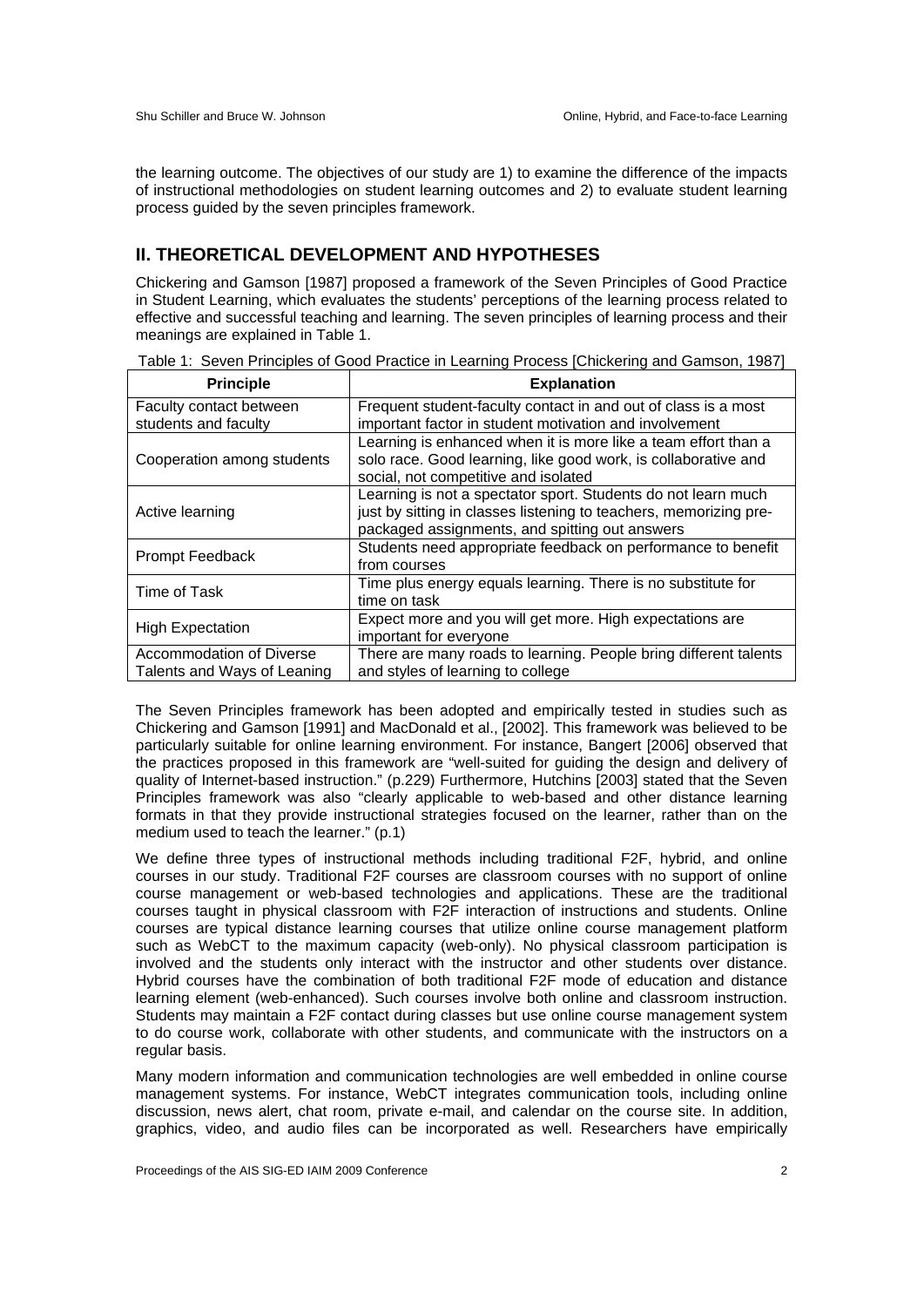demonstrated that such features can facilitate interaction between faculty and students [Burgess, 2003; Morss, 1999] and therefore enhance learning outcomes. For instance, Burgess [2003] found that technology education undergraduate majors had a strong positive response to the question of the usefulness of WebCT as a course tool. Similarly, Klesius et al., [1997] reported that the students they surveyed rated distance education instruction and learning as equal to or better than traditional instruction on all variables studied. We therefore propose our first hypothesis as follows:

H1: There is a significant difference in student learning outcome among the three types of instructional methodologies including traditional F2F, hybrid, and online courses.

Each of the seven factors in the framework has demonstrated to have impact on learning outcomes. First, frequent student-faculty contact in and out of class is a most important factor in student motivation and involvement [Chickening and Gamson, 1987]. Historically, many authors have reported the importance of faculty student contact as a factor in improving student leaning. Epting et. al., [2004] found that ideal professors are highly accessible to students and provide a comfortable learning atmosphere for students. Others suggested that technologies can facilitate the interaction between the teacher and student [Chickening and Ehrmann, 1996]. Rudenstine [1997] found that the use of the Internet and email provides a distinct advantage when communicating with students, particularly in a large class. Similarly, Ritter [2000] found that eighty percent of his students either agreed or strongly agreed that email fostered more communication with their instructor.

Second, cooperation among students is often reflection of good practice in teaching. Good learning should be collaborative and social, not competitive and isolated [Chickering and Ehrmann 1996]. Importantly, these interactions can be dramatically strengthened through communication tools [Chickering and Ehrmann 1996]. Instructors can promote student collaboration through web-based course management systems such as WebCT to work on group projects and assignments. Interactive emails or discussion threads among students can facilitate Web-based learning [Rosenbaum, 2001]. Further, the course management software used for distance classes provides a data repository for reference materials, project documents, and other assignment related information. All of these tools can also be used to facilitate student-to-student interaction, which has been demonstrated to be positively correlated with achievement [Rosenbaum, 2001].

Third, current technologies could improve the active participation of students in the learning experience [Chickering and Ehrmann, 1996]. Sanders and Morrison-Shetlar [2001] found that asynchronous learning for students showed a positive effect on student learning, problem-solving skills, and critical thinking skills. Knowlton [2000] suggested that the instructors' role in online classes will need to evolve from their traditional position as knowledge giver into one of facilitator to promote collaborative learning. Students should be given assignments that require active participation such as online research, simulations, online polling during discussion, which have been demonstrated to have a positive effect on attitude and learning [Borkowski and Welsh 1996].

Forth, Braxton et al., [1996] recommended instructors to providing frequent, prompt, and constructive feedback on student performance. Hattie and Timperley [2007] concluded that the type of feedback and the way it is given can be differentially effective. Chickering and Ehrmann [1996] stated that technology can facilitate the process of providing prompt feedback and the online learning environment provides the efficient tools to communicate constructive and positive feedback to students. Such communication can be by way of prompt emails, posting grades, assignment reviews, and corrections. Feedback can also come from other students collaborating on a project or discussion thread. Online quizzes and frequent homework assignments, if graded promptly can also provide timely feedback.

Fifth, new technologies can dramatically improve time on task for students and faculty members. Time on task can be encouraged by providing regular assignments due throughout the course with specific deadlines. Web-based course management systems and email provide a convenient vehicle to provide students with assignments, projects and feedback to keep them engaged in the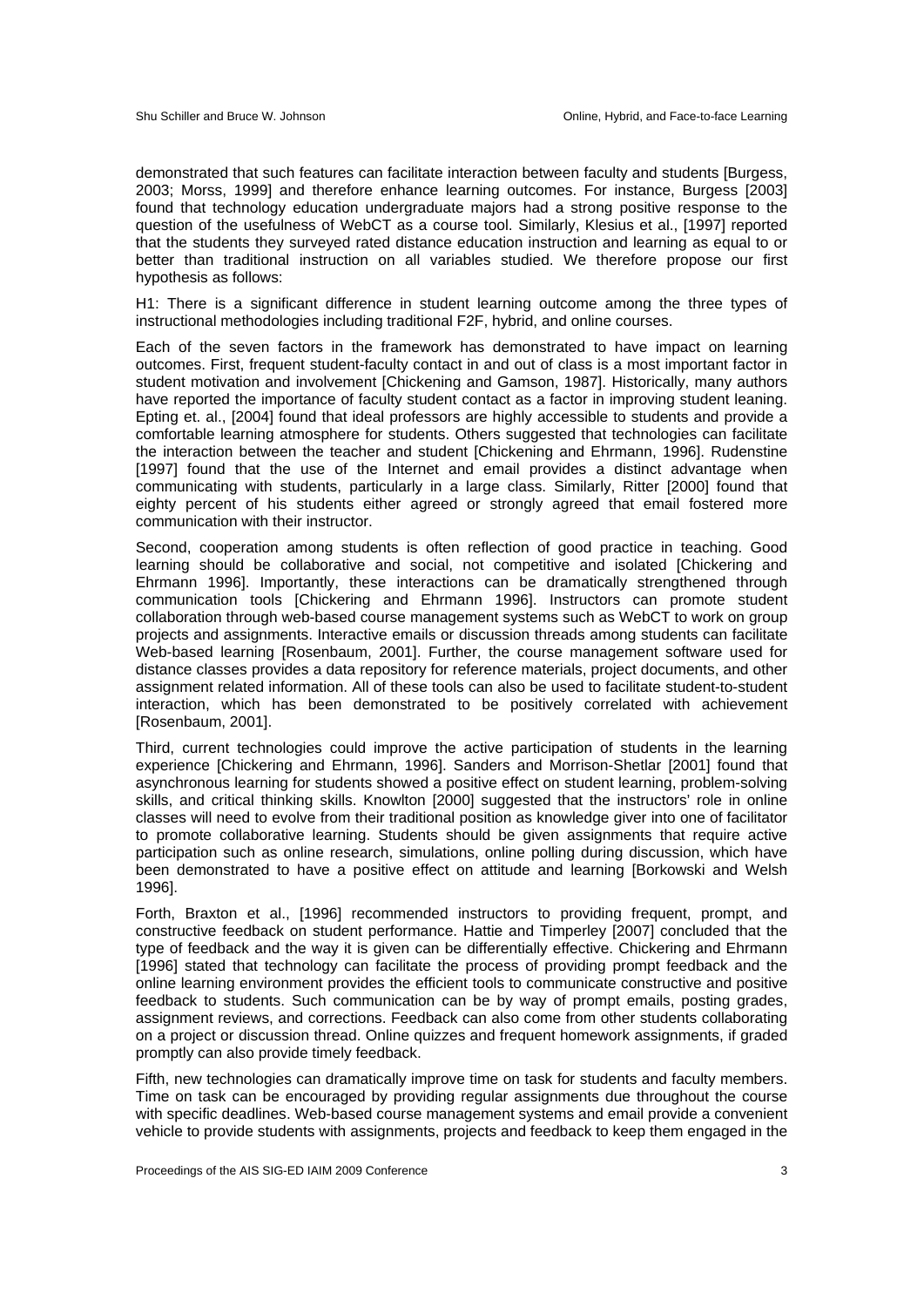course. The convenience of having 24 x 7 access to course materials and other online resources maximizes the accessibility and encourages student participation.

Sixth, instructors who implement high expectations more frequently are more likely to motivate students in learning [Chickering and Gamson, 1987]. Research has demonstrated that when instructors set high standards their students used higher level learning strategies [Middleton and Midgley, 2002]. Researchers have found that new technologies can communicate high expectations explicitly and efficiently [Chickering and Ehrmann, 1996]. Kuh et al., [2005] found that students will strive to higher standards when instructors communicate their expectations to the students.

Last, technological resources can accommodate different methods of learning through an endless spectrum of tools and arrangements [Chickering and Ehrmann, 1996]. Instructors have a variety of methods to accommodate different learning styles and backgrounds, including selfdirected projects, incorporation of multiple types of instruction media, and learning exercises that encourage the student to express their point of view.

Considering the discussions above, we thus propose our second hypothesis as follows:

H2: Each learning process factor has a significant impact on learning outcome.

#### **III. METHODOLOGY**

#### **Measurement**

The measurements of learning process were adapted from the framework of seven principles in Chickering and Gamson [1987]. The original wording of the survey was revised to better suit our research context by focusing on the instructors' approaches and students' learning behavior. Learning outcomes was measured using the scales in MacDonald et al. [2002]. The Appendix shows the survey measures. All constructs of learning process and outcomes were measured on 7-point Likert scale (1: Strongly disagree … 7: Stronger agree). Before the administration of the survey, the instrument was reviewed and pre-tested. The instrument was then revised and refined based on the feedback before used for the main data collection.

#### **Data Collection**

A web-based survey of our study was administrated at a medium sized midwestern university in U.S. All current students of ABC University were invited to participate in this study through 1) an e-mail message with a link to the online survey was send to the entire student body and 2) a notice was placed on the university's WebCT home page. Each student was allowed to take the survey only once. A total of 1233 responses were returned within five weeks. All received responses were valid and therefore were used in statistical analyses.

#### **Analysis Strategy**

Structural Equation Modeling (SEM) was used as the major statistical technique for data analysis. SEM is a statistical methodology estimating the measurement model and the structural model at the same time. The measurement model is composed of latent variables that are modeled by their observed indicators and the structural model is represented by causal connections or correlations among the latent variables [Blunch, 2008; Byrne 2001]. In our study, each of the eight latent variables was measured by three indicators. Thus, SEM was preferable than other traditional statistical analyses in our study. To test our hypotheses, we used AMOS (Analysis of Moment Structures), one of the most popular computer applications for SEM.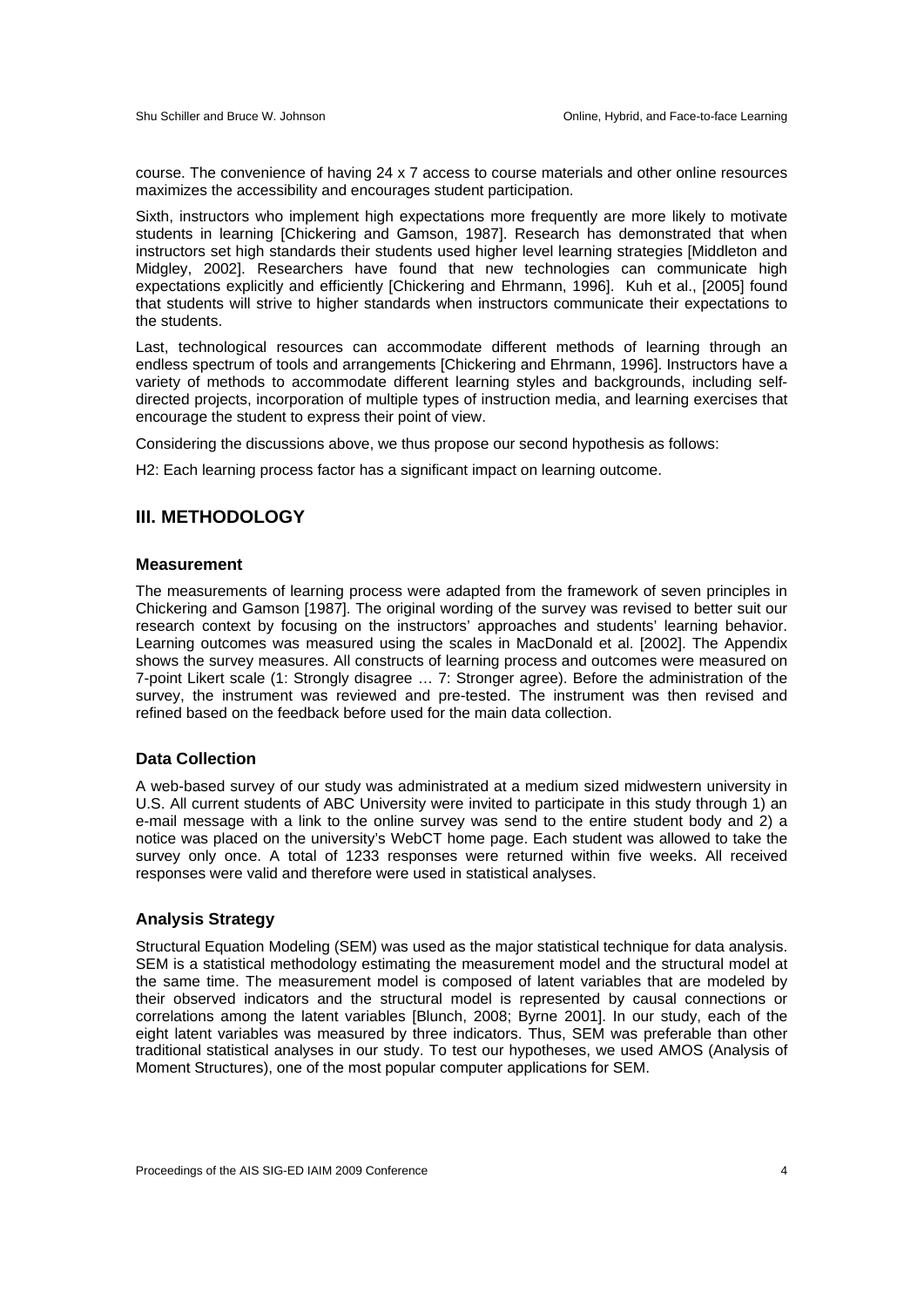#### **IV. ANALYSIS & RESULTS**

The average age of all participants was 28 years old. Table 2 shows other descriptive statistics of the characteristics of the subjects who responded the survey.

| Sample size $= 1,233$       |                 |                  |
|-----------------------------|-----------------|------------------|
|                             | Frequency       | $(\% )$          |
| Gender                      |                 |                  |
| Male                        | 398             | 32.3             |
| Female                      | 835             | 67.7             |
| Ethnicity                   |                 |                  |
| Caucasian/White             | 981             | 79.6             |
| African American            | 107             | 8.7              |
| Native American             | 5               | $\cdot$          |
| Asian                       | $\overline{72}$ | $\overline{5.8}$ |
| Hispanic                    | 21              | 1.7              |
| Other                       | 47              | 3.8              |
| <b>Education Level</b>      |                 |                  |
| Associate's Degree          | 69              | 5.6              |
| Bachelor's degree           | 833             | 67.6             |
| Master's degree             | 271             | 22.0             |
| Doctorate degree            | 34              | 2.8              |
| Other                       | 26              | 2.1              |
| Employment                  |                 |                  |
| Unemployed                  | 251             | 20.4             |
| Full time employee          | 401             | 32.5             |
| Part time employee          | 581             | 47.1             |
| <b>Computer Skills</b>      |                 |                  |
| Beginner                    | 61              | 4.9              |
| Intermediate                | 848             | 68.8             |
| Advanced                    | 324             | 26.3             |
| <b>Instructional Method</b> |                 |                  |
| F <sub>2</sub> F            | 477             | 38.7%            |
| Hybrid                      | 560             | 45.4%            |
| Online                      | 196             | 15.9             |

Table 2: Demographic Characteristics of Participants

The mean and standard deviation of all measurement items are shown in Table 3. Normality of distributions was tested in SPSS. Values of skewness and kurtosis of all measurement variables were small and close to zero. The QQ plot of the distribution of each variable was not significantly deviated from the diagonal line. We therefore considered that it was acceptable to treat our sample as normal distribution in data analysis.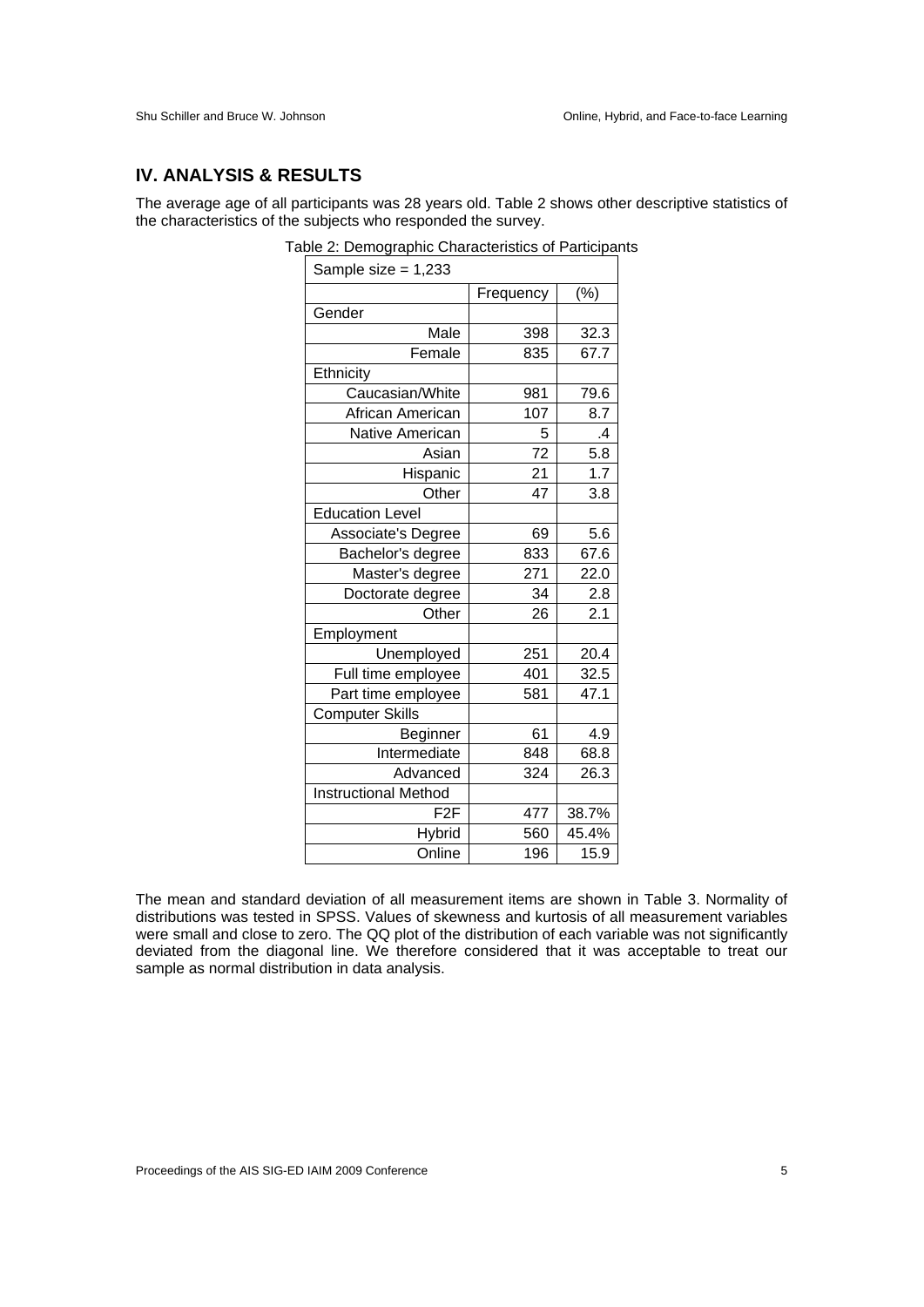| Measurement<br>Items | Mean | Standard<br>Deviation | Standardized<br>Regression<br>Weights on<br>Factor<br>(Loading) | Squared<br>Multiple<br>Correlations<br>$(R^2)$ |
|----------------------|------|-----------------------|-----------------------------------------------------------------|------------------------------------------------|
| FacCont1             | 5.85 | 1.228                 | .819                                                            | .749                                           |
| FacCont2             | 5.46 | 1.581                 | .685                                                            | .859                                           |
| FacCont3             | 5.81 | 1.259                 | .880                                                            | .753                                           |
| CoopStu1             | 5.41 | 1.495                 | .753                                                            | .715                                           |
| CoopStu2             | 5.57 | 1.368                 | .884                                                            | .665                                           |
| CoopStu3             | 5.57 | 1.394                 | .841                                                            | .485                                           |
| ActLearn1            | 5.45 | 1.406                 | .824                                                            | .201                                           |
| ActLearn2            | 5.25 | 1.519                 | .736                                                            | .601                                           |
| ActLearn3            | 5.58 | 1.392                 | .844                                                            | .542                                           |
| Feedback1            | 5.68 | 1.478                 | .903                                                            | .361                                           |
| Feedback2            | 5.69 | 1.454                 | .927                                                            | .878                                           |
| Feedback3            | 5.22 | 1.648                 | .590                                                            | .905                                           |
| Time1                | 5.68 | 1.445                 | .951                                                            | .349                                           |
| Time2                | 5.67 | 1.464                 | .937                                                            | .859                                           |
| Time3                | 5.22 | 1.629                 | .601                                                            | .816                                           |
| HighExpect1          | 5.88 | 1.178                 | .736                                                            | .713                                           |
| HighExpect2          | 5.53 | 1.431                 | .775                                                            | .542                                           |
| HighExpect3          | 5.63 | 1.364                 | .448                                                            | .679                                           |
| Diversity1           | 5.07 | 1.573                 | .696                                                            | .707                                           |
| Diversity2           | 5.22 | 1.558                 | .815                                                            | .781                                           |
| Diversity3           | 5.45 | 1.459                 | .846                                                            | .567                                           |
| Outcome1             | 5.48 | 1.425                 | .866                                                            | .671                                           |
| Outcome2             | 5.70 | 1.370                 | .927                                                            | .470                                           |
| Outcome3             | 5.65 | 1.499                 | .868                                                            | .775                                           |

#### Table 3: Mean, Standard Deviation, Standardized Regression Weights, and Squared Multiple Correlations of Measurement Items

#### **Construct Reliability and Validity**

Construct reliability was assessed using three indicators, Cronbach's alpha, standardized regression weights and squared multiple correlations [Bollen, 1989], and composite reliability scores of each factor [Chin, 1998b]. *First*, Cronbach's alpha coefficients were all above the recommended level of 0.70 (Table 4) [Nunnally, 1978]. *Second*, a Confirmatory Factor Analysis (CFA) was conducted in AMOS to assess the reliability of measurement items. All measurement items were indicators of their corresponding latent factor in the CFA model. After estimation, the overall model-fit appeared satisfactory (CFI = 971 and RMSEA=.053). As shown in Table 3, all measurement variables had high standardized loadings on its corresponding latent factor and each latent factor explained a significant amount of variance in each of its indicators, indicating that all measurement items were reliable indicators of its corresponding latent factor. *Third*, as shown in Table 4, all constructs except measures of HighExpectation had a composite reliability close to or higher than 0.90, indicating that measures had acceptable construct reliability.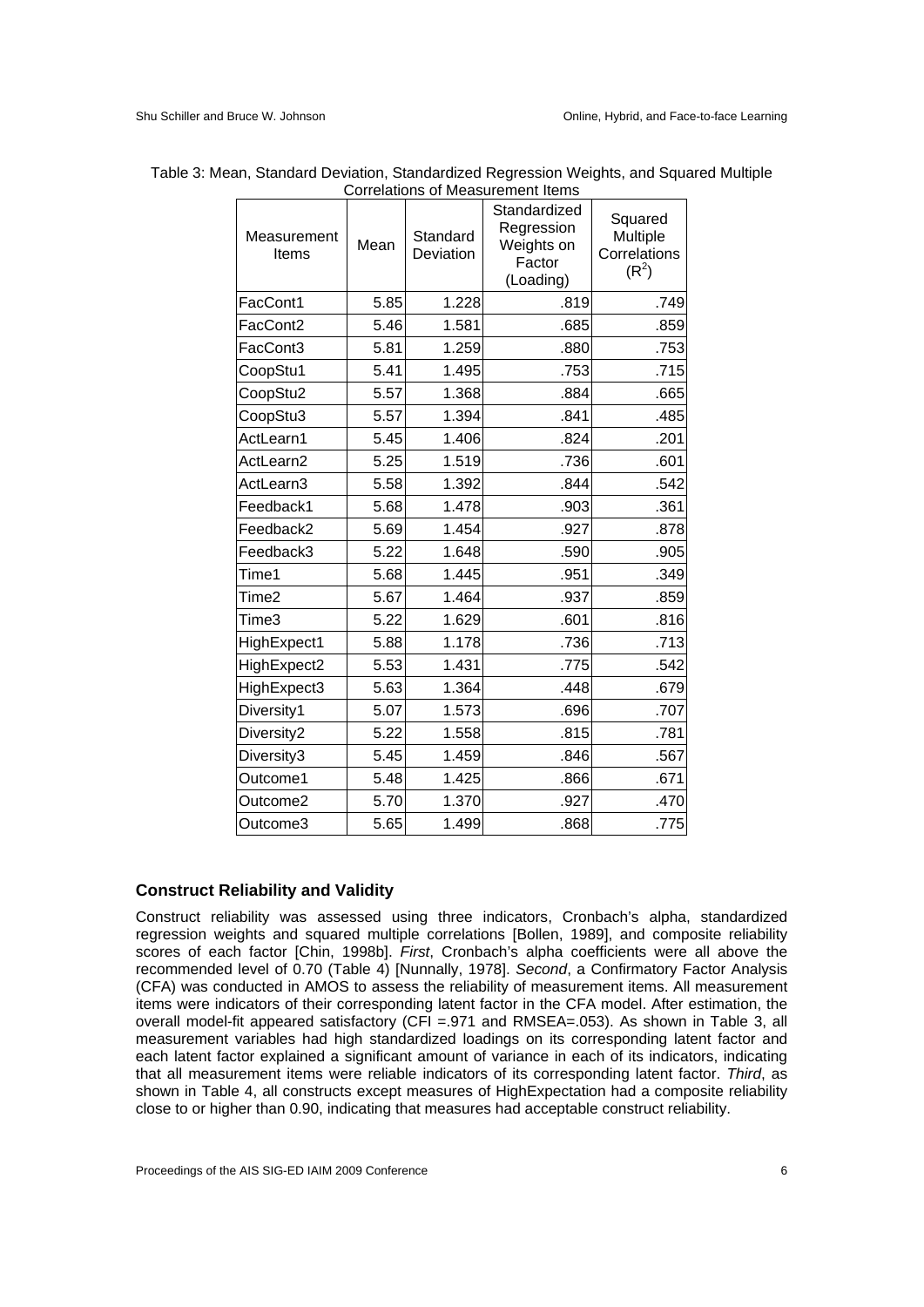| Factor       | Cronb<br>ach's<br>$\alpha$ | Composit<br>e<br><b>Reliability</b> | <b>AVE</b> | 1     | 2     | 3     | 4     | 5     | 6     | 7     | 8     |
|--------------|----------------------------|-------------------------------------|------------|-------|-------|-------|-------|-------|-------|-------|-------|
| 1-FacCont    | .834                       | 0.915                               | 0.751      | 0.867 |       |       |       |       |       |       |       |
| 2-CoopStu    | .868                       | 0.919                               | 0.791      | 0.625 | 0.889 |       |       |       |       |       |       |
| 3-ActLearn   | .860                       | 0.899                               | 0.782      | 0.628 | 0.675 | 0.884 |       |       |       |       |       |
| 4-Feedback   | .837                       | 0.900                               | 0.757      | 0.626 | 0.456 | 0.541 | 0.870 |       |       |       |       |
| 5-Time       | .858                       | 0.903                               | 0.783      | 0.617 | 0.461 | 0.540 | 0.936 | 0.885 |       |       |       |
| 6-HighExpect | .720                       | 0.839                               | 0.639      | 0.610 | 0.526 | 0.564 | 0.597 | 0.593 | 0.799 |       |       |
| 7-Diversity  | .833                       | 0.947                               | 0.749      | 0.652 | 0.584 | 0.661 | 0.660 | 0.664 | 0.640 | 0.865 |       |
| 8-Outcome    | .916                       | 0.915                               | 0.857      | 0.668 | 0.580 | 0.603 | 0.623 | 0.622 | 0.664 | 0.751 | 0.926 |

Table 4: Cronbach's  $\alpha$ , Composite Reliability, AVE, and Construct Correlations

Table note: The numbers to the right are correlations of constructs, except the diagonal numbers, which are the square root of AVE (average variance extracted). All square root of AVE of constructs are higher than their correlations with other constructs, indicating good construct validity.

Construct validity, both convergent and discriminant validity, was also tested using CFA in AMOS. Convergent validity, in addition to reliability of items and composite reliability discussed above, can also be assessed by the average variance extracted (AVE). AVE stands for the amount of variance that a construct captures from its indicators [Chin, 1998a] and is recommend to be higher than 0.50 [Chin, 1998a; Hu et al., 2004]. Table 4 shows the AVE value for each construct, ranging from 0.64 and 0.86, well above this requirement. Discriminant validity is assessed by the square root of AVE compared to construct correlations. In Table 4, the square root of each construct's AVE (diagonal number) is higher than its correlations with other constructs, indicating that each construct is more closely related to its own measure than to the measures of other constructs [Chin, 1998a; Gefen and Straub, 2005; Majchrzak et al., 2005].

In summary, although construct HighExpectation's Cronbach's alpha and composite reliability were not as high as expected, its other indicators suggested that its measurement was acceptable. In all, the results derived for the measurement model demonstrate reliability, satisfactory convergent and discriminate validity for all constructs.

#### **Testing Hypotheses**

To test H1, we compared latent means of the learning outcomes factor across multiple groups in AMOS. The F2F group was used as a reference group where the mean value of outcomes was set to zero. Models for the hybrid and online groups were constructed where the mean values of the outcome were set free for estimation. All other parameters were held constant across three models. The AMOS models are shown in Figure 1.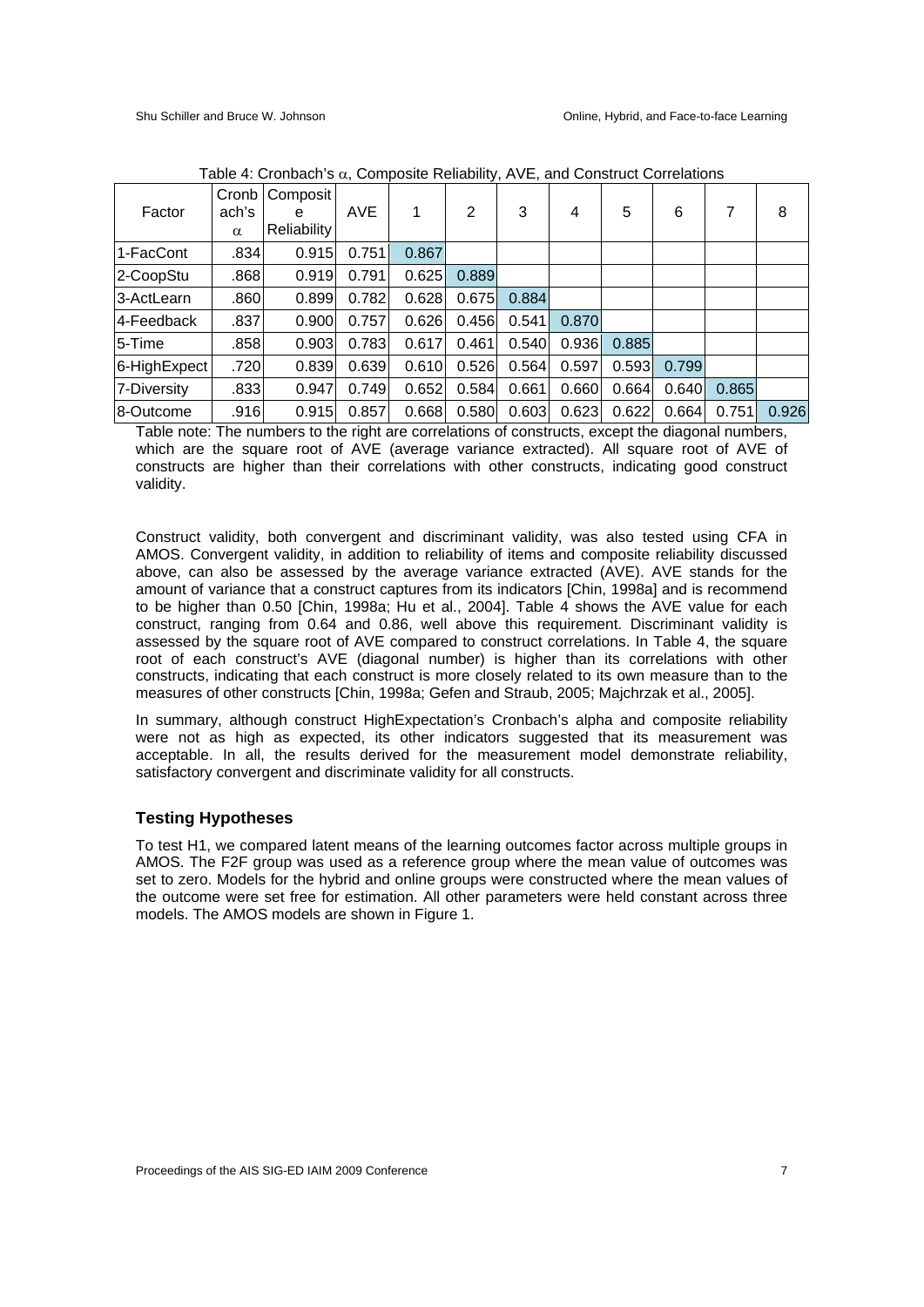

Figure 1: Multiple Group Analysis of the Comparison of Latent Means of Learning Outcome

After estimation, the overall model-fit appeared satisfactory. The CMIN (minimum value of discrepancy, used in equivalent to  $\chi^2$  in SEM) test yielded a value of 22.621 (d.f.=8, p=.004). Although the  $(\chi^2)$  test was significant, such value was very likely inflated because of the large sample size (n=1233) [Bollen, 1989]. Therefore, CFI (comparative fit index) and RMSEA (root mean square error of approximation) were more reliable for model assessment. The CFA analysis had a CFI value of .995 and RMSEA value of .039. A rule of thumb for judgment on model-fit is that CFI should be close to 1.0 to demonstrate good fit and a value of .95 and above are considered acceptable [Bentler, 1990, 1992; Hu and Bentler, 1999]. A reasonable value of RMSEA should be under .08, indicating an acceptable model [Browne and Cudeck, 1993]. Judged by these model assessment criteria, our model fitted the data well.

Compared to the latent mean value for learning outcomes in the F2F courses, the factor mean value of outcomes in the Online courses was slightly lower but not significant (estimate=-.020, p=.859) and the factor mean value of outcomes in the Hybrid courses was slightly higher but not significant (estimate=.045, p=.555). In other words, there was no significant difference in learning outcomes of F2F, hybrid, and online courses. Therefore, H1 was not supported.

To test H2, an AMOS model with causal indicators was constructed and tested. Figure 2 shows the model in AMOS where each latent factor of learning process had an impact on the latent factor of learning outcome. The estimated model showed satisfactory overall model-fit with both CFI (.969) and RMSEA (.054) above the acceptation criteria. All factors of learning process had a significant regression path on learning outcome except Feedback (p=.929) and TimeOnTask (p=.941). This result showed that feedback from faculty and time given on tasks did not have significant impact on learning outcomes.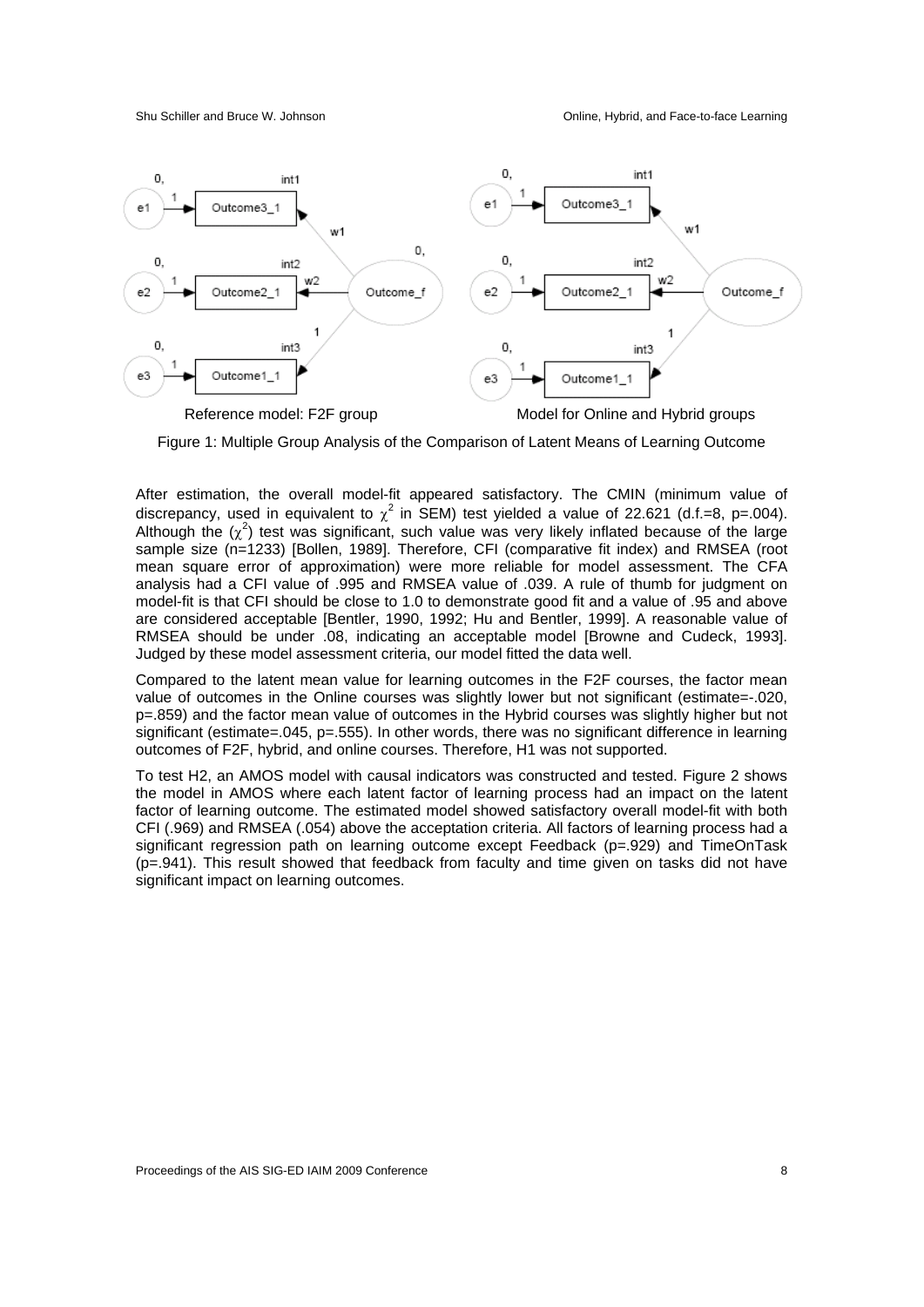

Figure note: For the purpose of clarity, correlations among factors are not shown in the figure.

Figure 2: AMOS Model: Impacts of Learning Process Factors on Learning Outcome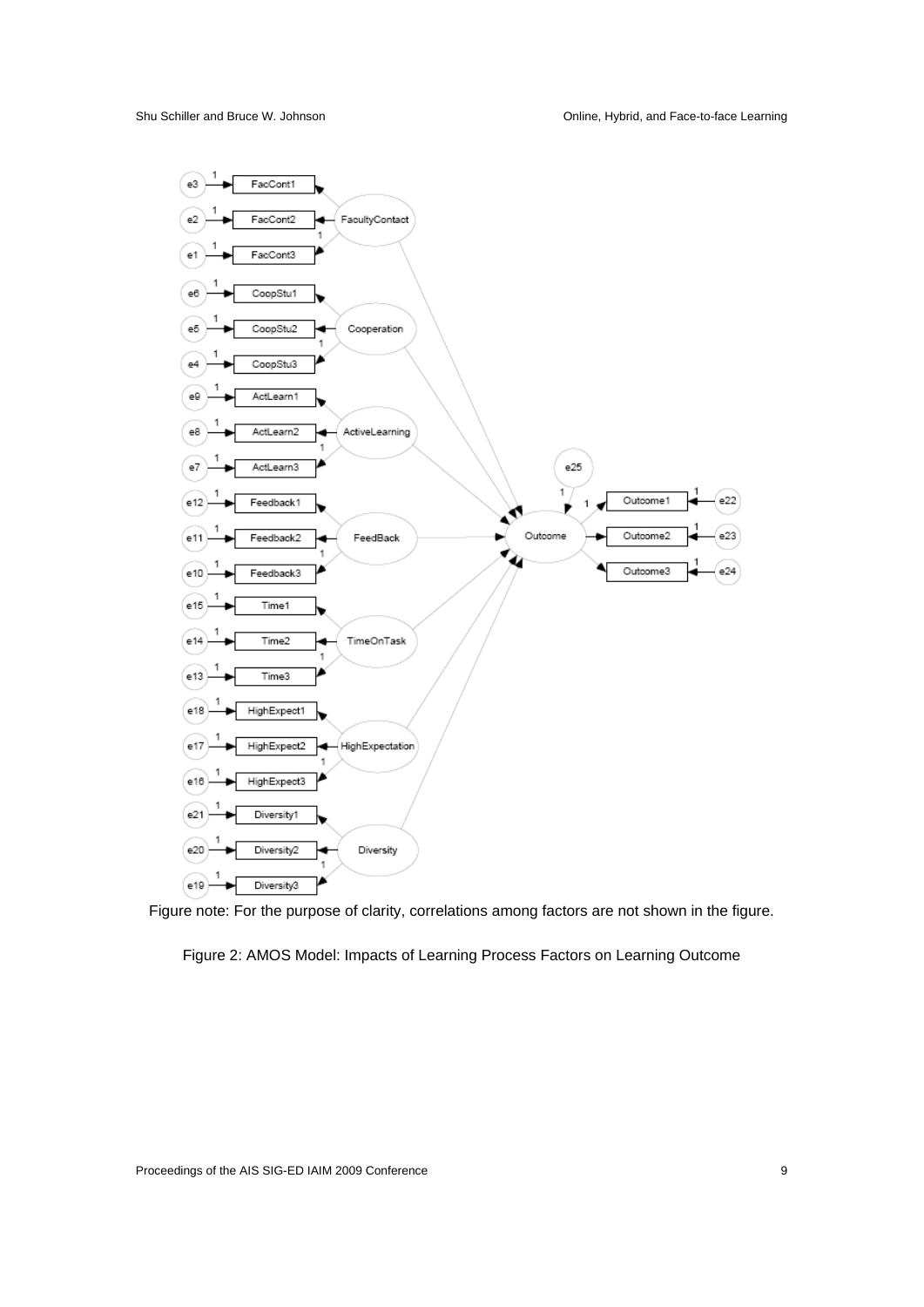|            | F2F<br>$N = 477$ |       | Hybrid<br>$N = 560$ |       | Online<br>$N = 196$ |      |
|------------|------------------|-------|---------------------|-------|---------------------|------|
| Factor     | Estimate         | P     | Estimate            | P     | Estimate            | P    |
| FacCont    | .085             | .443  | .169                | .012  | .169                | .174 |
| CoopStu    | $-.046$          | .675  | .084                | .257  | .048                | .585 |
| ActLearn   | $-189$           | .091  | .012                | .889  | $-0.096$            | .408 |
| Feedback   | $-.040$          | .856  | $-.344$             | .389  | $-.040$             | .932 |
| Time       | $-.083$          | .684  | .346                | .394  | .229                | .627 |
| HighExpect | .783             | .003  | .610                | $***$ | .823                | .005 |
| Diversity  | .677             | $***$ | .436                | $***$ | .562                | .003 |

| Table 5: Regression Weights on Outcome |  |
|----------------------------------------|--|
|                                        |  |

Could instructional method have any impact on the relationship between learning process and learning outcome? To explore the answer to this question, a post hoc analysis was performed using multiple group analysis in AMOS. Each instructional method, F2F, hybrid, and online had its own group model using the corresponding group data. The estimated model had a CFI value of .959 and a RMSEA value of .037, indicating that the model fitted the data well. The results are summarized in Table 5. High Expectation and Diversity had significant impacts on learning outcome across all three instructional methods (groups). In addition, Faculty Contact had a significant impact on outcome (p=.012) in and only in the hybrid group.

### **V. DISCUSSION**

Surprisingly, our study did not find any significant difference in learning outcomes among the three instructional methods. Such result echoed some of the voices in prior research. For example, Russell [2001] reviewed an extensive amount of studies and found no significant difference in learning outcomes between technologically-based teaching methodologies and traditional classroom environments. Furthermore, in contrast to many reports highlighting the effectiveness of web enhanced learning, O'Malley and McGraw [1999] reported that students actually felt like they learned less in online courses.

The distance and Web-based courses at ABC University can be considered as asynchronous interactive [Ryan, 2001], in that they allow users to participate with the instructor and other students but not necessarily at the same time. Prior research studies indicated that asynchronous e-learning does not appear to be well suited to technical education [Cappel and Hayen, 2004]. Other authors suggested that the jury is still out on the "usability" of online courses compared to traditional classroom teaching [Johnson and Hegarty, 2003]. Our study added yet another piece of supporting evidence to the notion that learning outcomes are not dependent on the instructional method alone and there should be other factors that play an important role.

In our study, four out of the seven factors in student learning process, cooperation among students, active learning, prompt feedback and time on task, had non-significant impact on outcomes. In reference to cooperation among students, a number of studies have reported that students prefer the social interaction afforded by a traditional classroom environment when compared with videoconferencing [Knipe and Lee, 2002] and online learning [Peters, 2001; Soloway and Harris, 1999]. Active learning did not show a significant impact on outcomes. This finding was supported by Hativa and Birenbaum [2000] who found that students do not associate active learning as their preferred method of instruction. Our study also failed to find supportive evidence that prompt feedback enhanced learning.

Faculty contact had a significant impact on learning outcome but only in the hybrid courses. Although faculty-student contact was believed to improve student learning, our study fail to find such empirical support. Such position is taken by several other authors in their studies. The lack of personal faculty contact between faculty and students in distance education environments has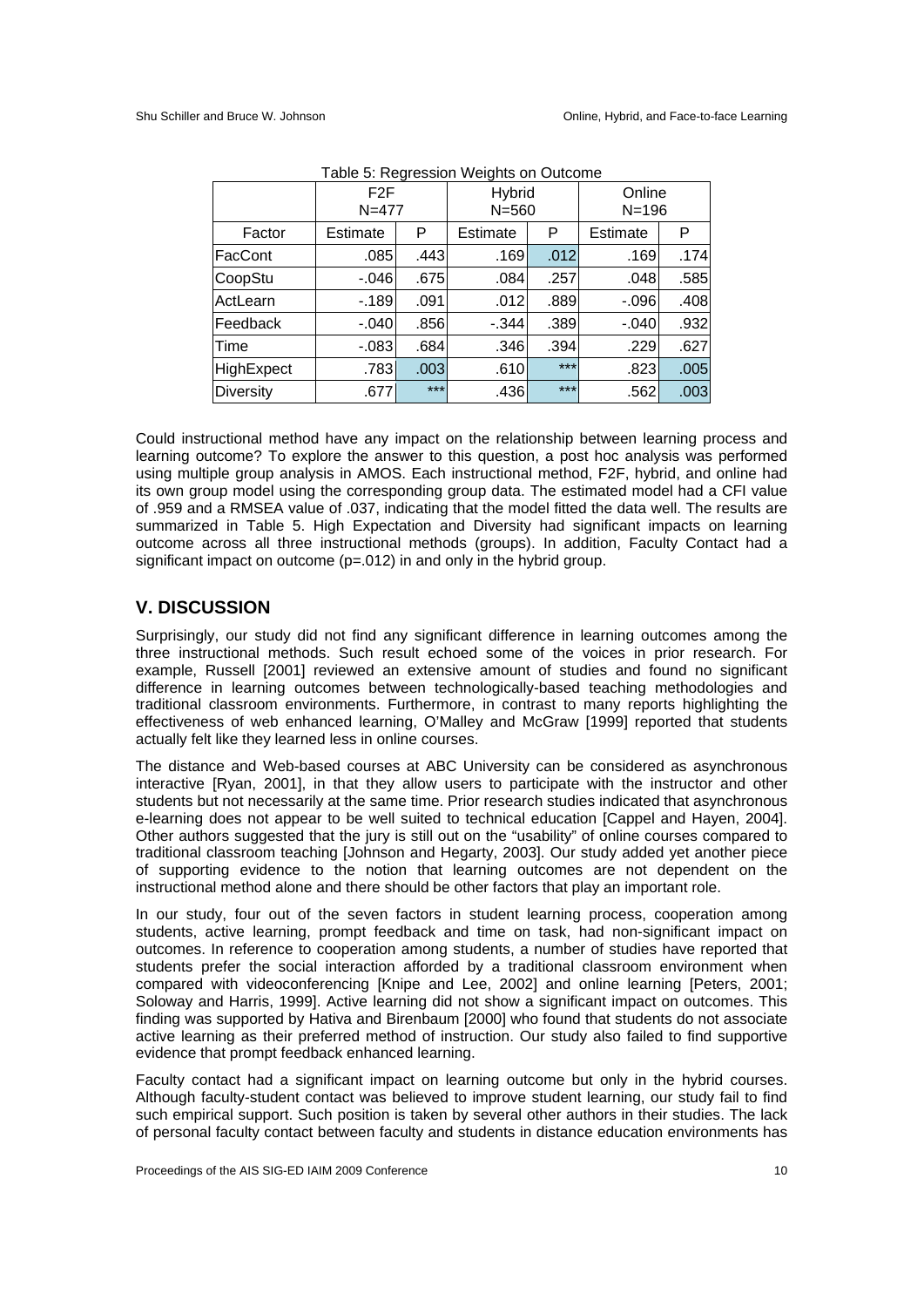been reported as an issue with students [Knipe and Lee, 2002; Peters, 2001; Soloway and Harris 1999]. Cross [1999] suggested that it is not the amount of student-faculty contact but rather the quality of the contact that is important. Researchers such as Gorham [1988] also expanded the concept and suggested to include other forms of interaction between the instructor and the student that open communication and personal contact.

Our study showed that high expectation and accommodation of diversity had significant impacts on learning outcomes. *First*, the level of effort by the instructor in the course design, feedback and interaction with the students communicates his or her expectations for the class. Making all of the course materials online makes the student more accountable for doing the work. Work reviewed by their peers and/or posted online will encourage a higher level of effort since most students want to be viewed positively by their peers and the academic community. *Second*, the multi-media capabilities of online course management systems afford the instructor a multitude of opportunities to provide materials that support various learning styles to accommodate diversity in learning. *Further*, online research capabilities available to most students provide the instructor the opportunity to allow the student to research topics of interest to them. *Finally*, many technologies are available for students with various disabilities. However, it is incumbent on the instructor to create assignments that take advantage of these new technologies to address different learning styles, technological expertise, and cultures.

#### **VI. CONCLUSION**

As an empirical validation of the Seven Principles framework, our study has found mixed findings. First, no significant difference in learning outcomes among the three instructional method groups (F2F, hybrid, and online) was found. Second, high expectation and accommodation of diversity had significant impacts on learning outcomes. Third, faculty contact had a significant impact on learning outcome but only in the hybrid courses. We recommend instructors to focus less on the instructional method but more on the delivery of education. Our future research will explore the theories on instructional delivery and test influencing factors in different learning contexts.

#### **LIST OF REFERENCES**

Bangert, A. W. (2006) "The development of an instrument for assessing online teaching effectiveness", *Journal of Educational Computing Research*, 35(3), 227- 244.

Bentler, P. M. (1990) "Comparative fit indexes in structural models", *Psychological Bulletin*, 107, 238-246.

Bentler, P. M. (1992) "On the fit of models to covariates and methodology to the Bulletin", *Psychological Bulletin*, 112, 400-404.

Blunch, N. J. (2008) *Introduction to Structural Equation Modeling: Using SPSS and AMOS*, London: SAGE Publication Ltd.

Bollen, K. A. (1989) *Structural equations with latent variables*, New York: John Wiley and Sons.

Braxton, J. M., M. T. Eimers and A. E. Bayer (1996) "The implications of teaching norms for the improvement of undergraduate education", *The Journal of Higher Education*, 67(6), 603-625.

Browne, M. W. and R. Cudeck (1993) "Alternative ways of assessing model fit" in K. A. Bollen and J. S. Long (eds.), *Testing structural equation models*, Newbury Park, CA: Sage Publications, pp. 136–162.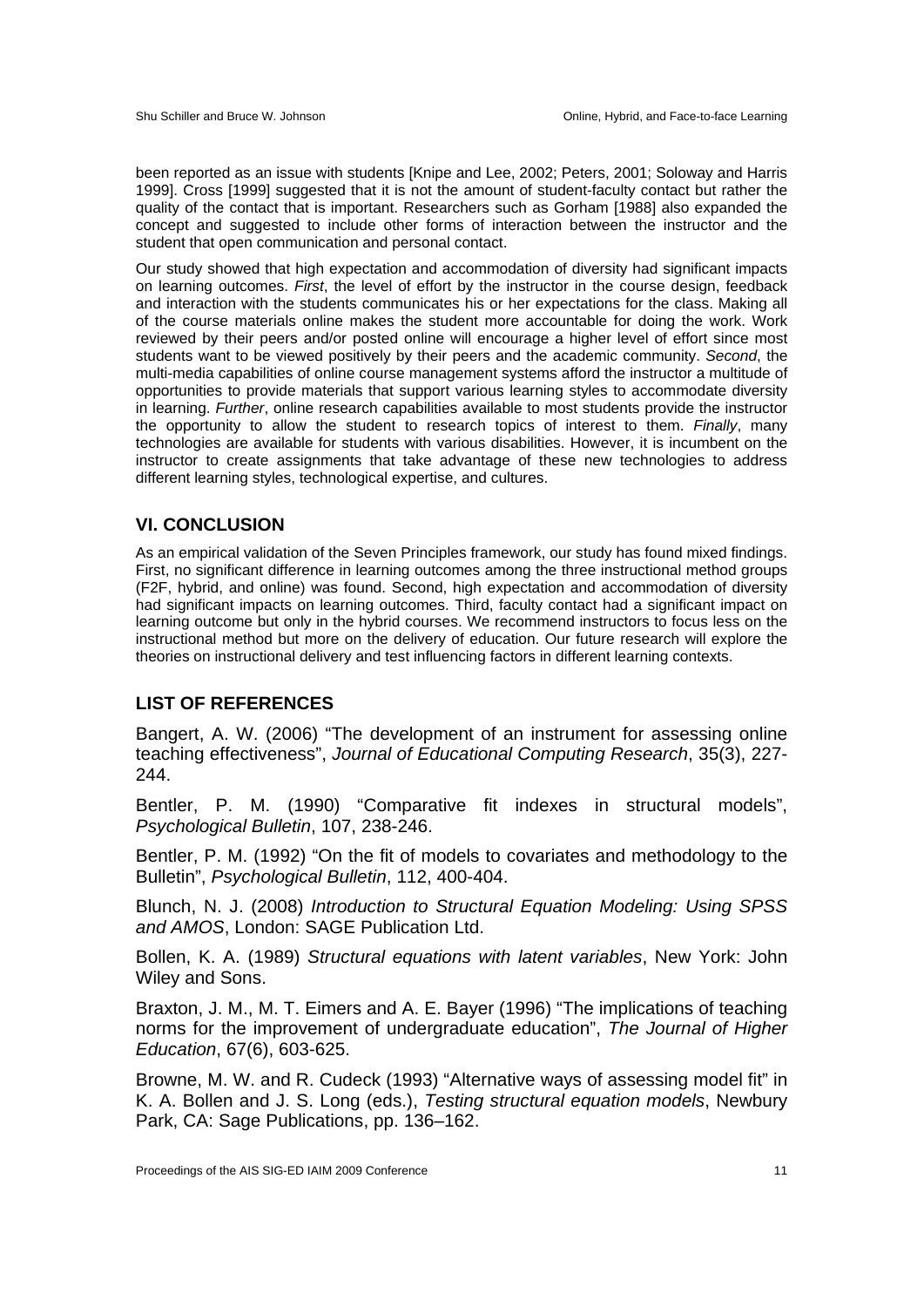Burgess, L.A. (2003) "WebCT as an E-Learning Tool: A Study of Technology Students' Perceptions", *Journal of Technology Education*, Vol. 15 (1), Fall

Byrne, B. M. (2001) *Structural Equation Modeling With Amos: Basic Concepts, Applications, and Programming*, Taylor & Francis

Cappel, J.J. and R. Hayen (2004) "Evaluating E-Learning: A Case Study", *Journal of Computer Information Systems*, Summer, 49-56.

Chickering, A. W. and Z. F. Gamso (1987) "Seven Principles for Good Practice in Undergraduate Education", *AAHE Bulletin*, 39(7), 3-7.

Chickering, A.W. and Z. F. Gamson (1991) "Applying the seven principles for good practice in undergraduate education", *New Directions for Teaching and Learning*, (47), 1-100.

Chickering, A. and S. C. Ehrmann (1996) "Implementing the Seven Principles: Technology as Lever", *AAHE Bulletin*, October, 3-6.

Chin, W. W. (1998a) "Issues and Opinion on Structural Equation Modeling", *MIS Quartely*, 22(1), vii – xvi.

Chin, W. W. (1998b) "The Partial Least Squares Approach for Structural Equation Modeling", In G. A. Marcoulides (Ed.), *Modern Methods for Business Research*. Mahwah, NJ: Lawrence Erlbaum Associates, 295-336.

Clark, R. A. and A. Jones (2001) "A comparison of traditional and online formats in a public speaking course", *Communication Education*, 50, April, 109-124.

Cross, K. P. (1999) "What do we know about Students' learning, and how do we know it?", *Innovative Higher Education*, 23(4), 255-270.

Gefen, D. and D. Straub (2005) "A practical guide to factorial validity using PLS-Graph: Tutorial and annotated example", *Communications of the Associations for Information Systems*, 16, 91-109.

Hattie, J and H. Timperley (2007) "The Power of Feedback", *Review of Educational Research*, 77(1), 81-112

Hu., L. T. and P. M. Bentler (1999) "Cutoff criteria for fit indexes in covariance structure analysis: conventional criteria versus new alternatives", *Structural Equation Modeling: A Multidisciplinary Journal*, 6, 1-55.

Hu, X., Z. Lin, A. B. Whinston and H. Zhang (2004) "Hope or Hype: On the Viability of Escrow Services as Trusted Third Parties in Online Auction Environments", *Information Systems Research*, 15(3), 236-249.

Hutchins, H. M. (2003) "Instructional Immediacy and the Seven Principles: Strategies for Facilitating Online Courses", *Online Journal of Distance Learning Administration*, VI(III), Fall2003

IHEP (1999) Institute for Higher Education Policy. "What's the difference? A review of contemporary research on the effectiveness of distance learning in higher education", Retrieved September 9, 2009 from http://www.ihep.org/Publications/publications-detail.cfm?id=88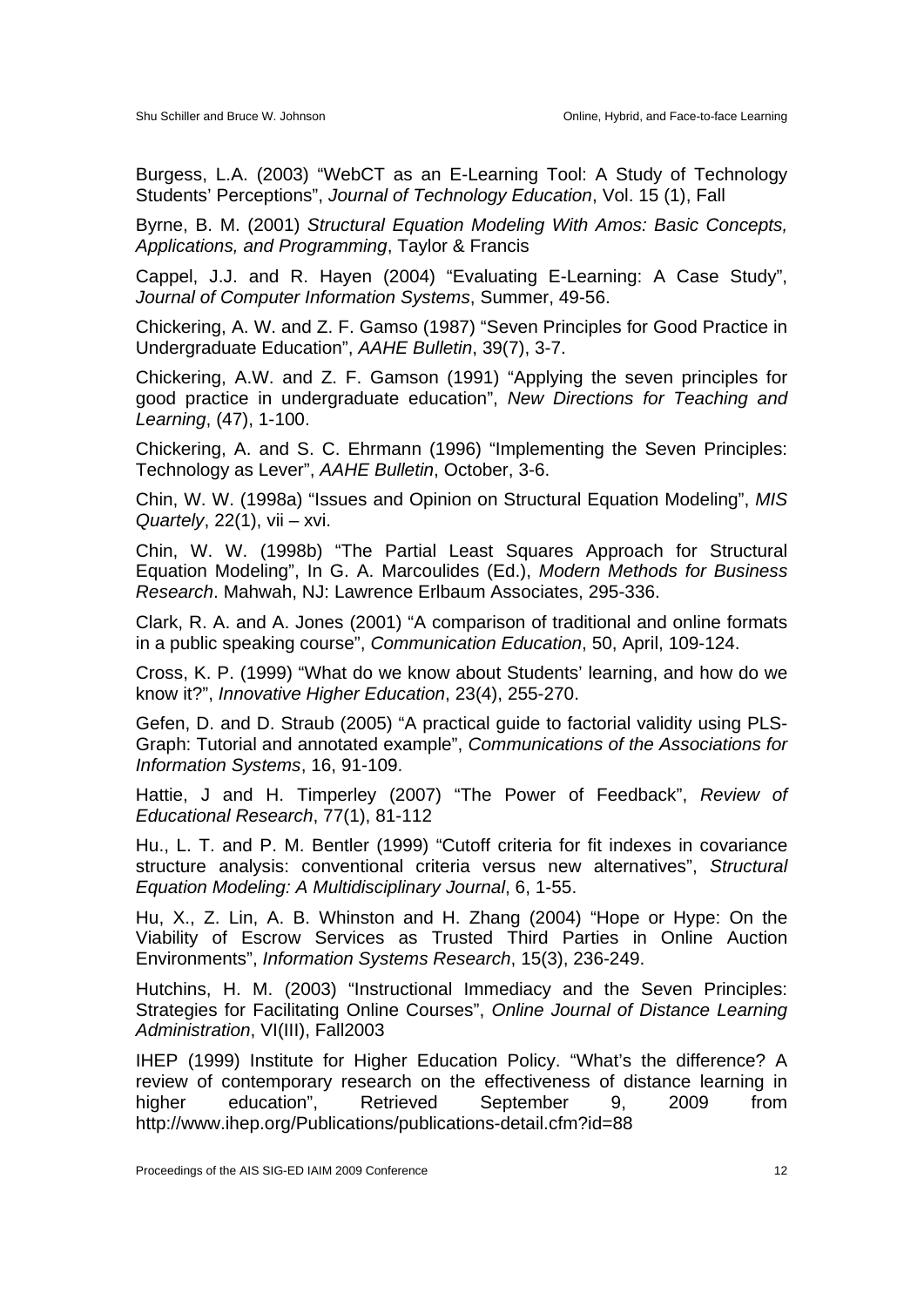Johnson, R. and J. R. Hegarty (2003) "Websites as educational motivators for adults with learning disability", *British Journal of Educational Technology*, 34(4), 479-486

Keogh, G. and A. Smeaton (1999) "An analysis of the use of virtual delivery of undergraduate lectures", *Computers and Education*, 83-94.

Klesius, J. P., S. Homan and T. Thompson (1997) "Distance Education Compared to Traditional Instruction: The student's View", *International Journal of Instructional Media*, 24(3), 207-220.

Knipe, D. and M. Lee (2002) "The quality of teaching and learning via videoconferencing", *British Journal of Educational Technologies*, 33(3), 301-311.

Lewis, L., K. Snow, Ed. Farris and D. Levin (1999) Distance Education at Postsecondary Education Institutions: 1997-98 (NCES 2000-013)

MacDonald, C. J.; K. Breithaupt, E. J. Stodel, L. G. Farres and M. A. Gabriel (2002) "Evaluation of Web-based Educational Programs via the Demand-Driven Learning Model: A Measure of Web-Based Learning", *International Journal of Testing*, 2(1), 35-61.

Majchrzak, A., C. Beath, R. Lim and W. Chin (2005) "Managing client dialogues during information systems design to facilitate client learning", *MIS Quartely*, 29(4), 653-672.

Middleton, M.J. and C. Midgley (2002) "Beyond motivation: Middle school students' perceptions of press for understanding in math", *Contemporary Educational Psychology*, 27, 373-391.

Morss, D. A. (1999) "A study of student perspectives on Web-based learning: WebCT in the classroom", *Electronic Networking Applications and Policy*, 9 (5), 393-408.

Nunnally, J. C. (1978) *Psychometric Theory* (2nd ed.). New York: McGraw-Hill.

O'Leary, M. and J. Cummings (2007) "The Spatial, Temporal, And Configurational Characteristics Of Geographic Dispersion In Teams", *MIS Quartely*, 31(3), 433-452.

O'Malley, J. and H. McGraw (1999) "Students perceptions of distance learning, online learning, and the traditional classroom", *Online Journal of Distance Learning Administration*, II(IV).

Peters, L. (2001) "Through the looking glass: Student perceptions of online learning", Commentary in *The Technology Source*, Sept/Oct.

Ritter, M. E. (2000) "Addressing the `Seven principles for good practice in undergraduate education' with internet-enhanced education", *Journal of Geography in Higher Education*, 24(1), 100.

Rosenbaum, D.B. (2001) "E-Learning backons busy professionals", *ENR*, 246 (21), 38-42.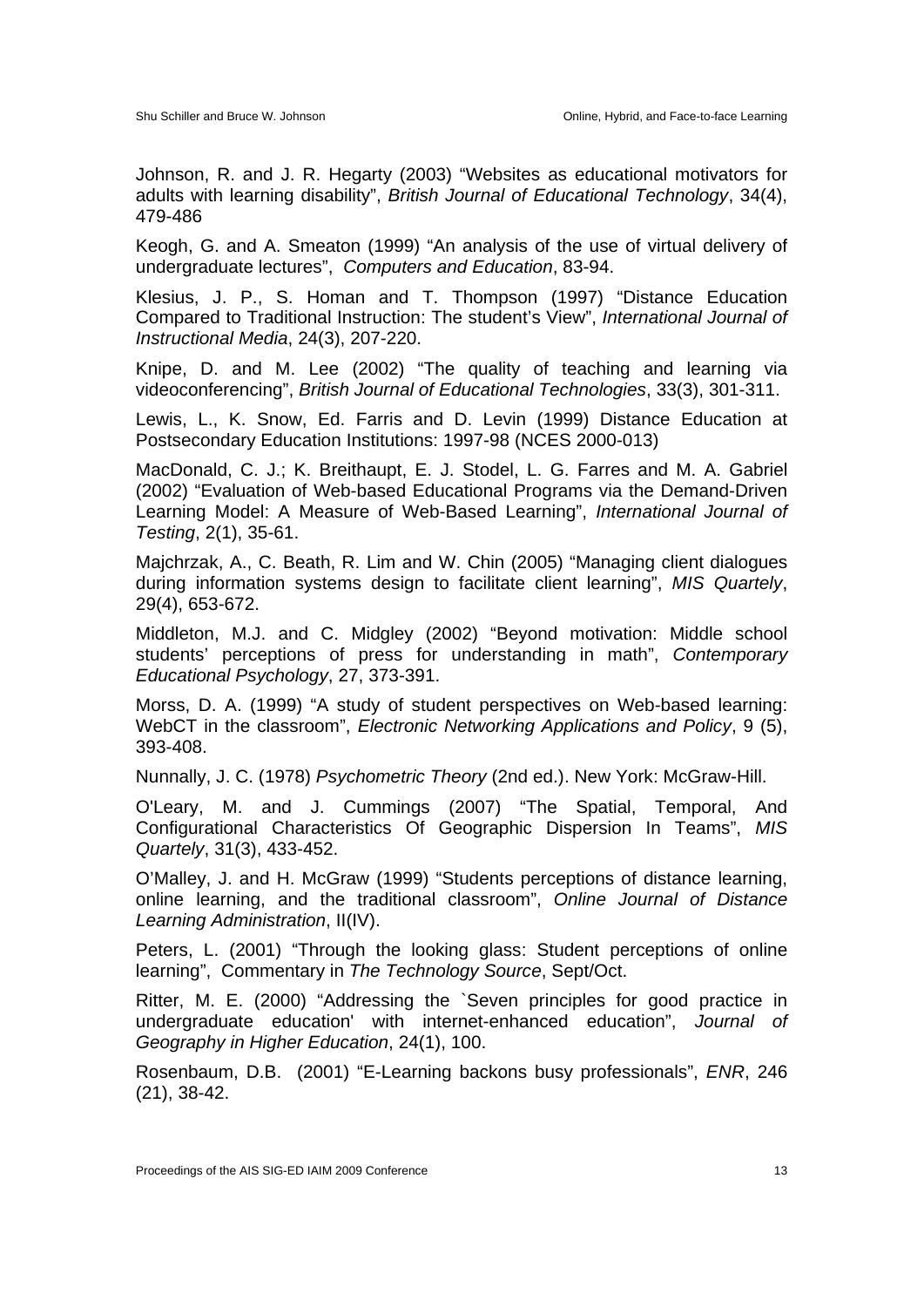Rudenstine, N. L. (1997) "The internet and education: A close fit", *Chronicle of Higher Education*, 43(24), A48

Russell, T.L. (2001) "The No Significant Difference Phenomenon. A Comparative Research Annotated Bibliography on Technology for Distance Education", International Distance Education Certification Center.

Ryan, S. (2001) "Is Online Learning Right for You?", *American Agent & Broker*, 73(6), June 2001, pp. 54-58.

Sanders, D. W. and A. I. Morrison-Shetlar (2001) "Student Attitudes toward Web-Enhanced Instruction in an Introductory Biology Course", *Journal of Research on Computing in Education*. 33(3), 251-62

Smallwood, J. E. and A. Zargari (2000) The development and delivery of a distance learning (DL) course in industrial technology. Retrieved September 9, 2009 from www.nait.org

Soloway, S. G. and E. L. Harris (1999) "Creating Community online: Negotiating students' needs and desires in cyberspace", *Educom Review*, (March/April).

U.S. Department of Education (1995) National Center for Educational Statistics, Postsecondary Education Quick Information System, Survey on Distance Education Courses Offered by Higher Education Institution, 1995.

Waits, T. and L. Lewis (2003) Distance Education at Degree-Granting Postsecondary Education Institutions: 2000-2001 (NCES 2003-017)

### **APPENDIX: SURVEY**

#### **Background Information:**

- Year of Birth
- Gender (Male, Female)
- Ethnicity (Caucasian/White, African American, Native American, Asian, Hispanic, Other)
- Education Level (Associate's degree, Current undergraduate student, Bachelor's degree, Master's degree, Doctorate degree (M.D., J.D., Ph.D., Other)
- Employment (Unemployed, Full time employee, Part time employee)
- Computer Skills (None, Beginner, Intermediate, Advanced)

#### **Instructional Methodology**

Based on your experience, please select one and only one of the three types of courses you have taken in the past, and answer the rest of the questions in the survey based on your choice.

- Online distance course which is conducted totally online through WebCT.
- WebCT enhanced course which combined "face-to-face" classroom instruction and WebCT course management functionality, e.g. online course materials, syllabus, quizzes, etc.
- Traditional face-to-face course which doesn't involve WebCT activities.

#### **Learning Process**

(All questions were answered on a 7-point Likert scale, 1: Strongly disagree, …, 7: Strongly agree)

1) Faculty Contact

FacCont 1 In general, I had good access to my instructor(s); they were available when I needed them

FacCont I did not feel like I was just a number to my instructor(s)

Proceedings of the AIS SIG-ED IAIM 2009 Conference 14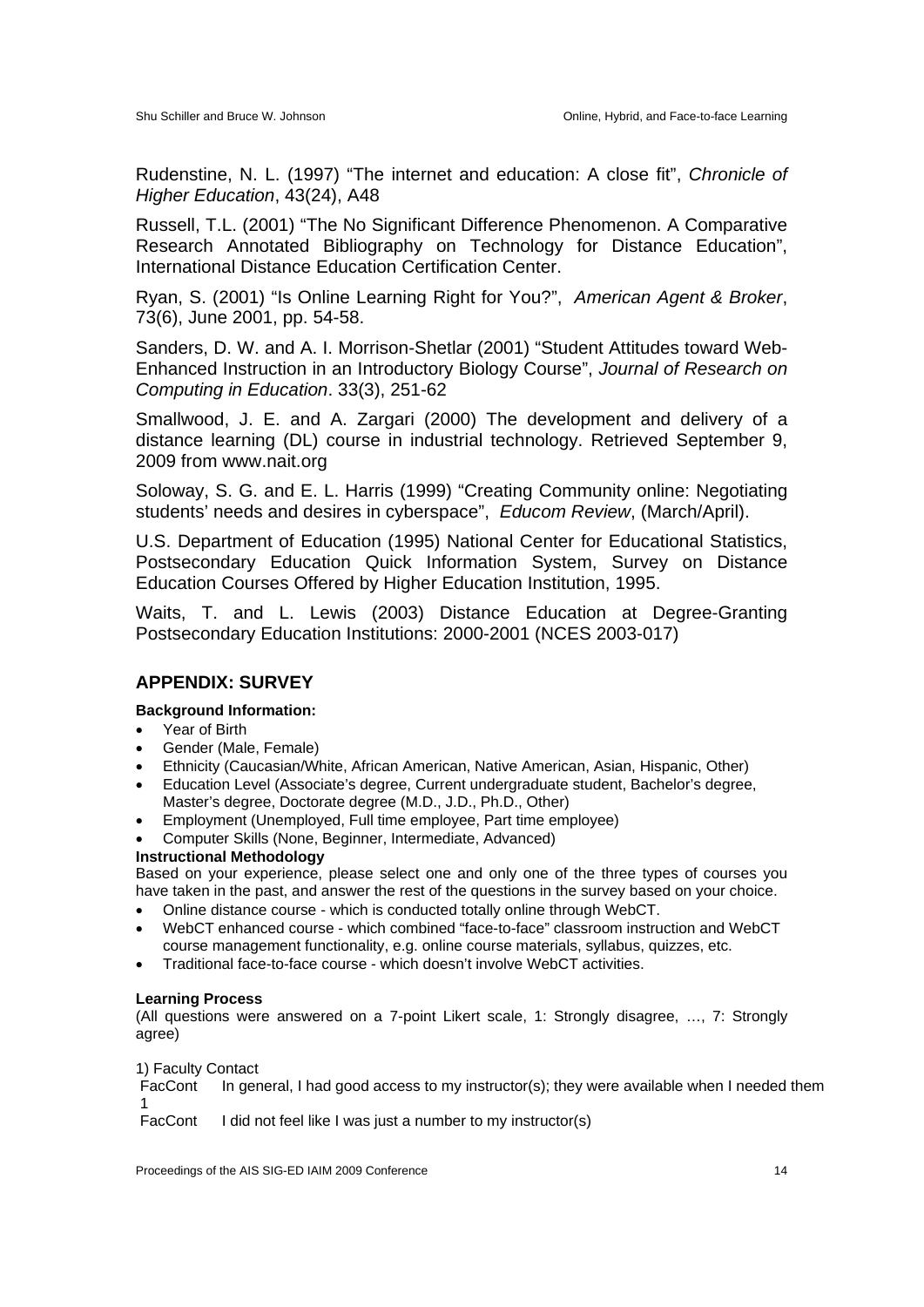$\mathcal{D}$ 

FacCont My instructor(s) and I were able to communicate effectively

3

2) Cooperation among Students

- CoopStu1 I had the opportunity to work with other students
- CoopStu2 I felt like I was part of the class(es)
- CoopStu3 The environment was conducive to communicating easily with the other students

#### 3) Active Learning

| ActLearn1 | The learning environment was conducive to working on projects and exercises                          |
|-----------|------------------------------------------------------------------------------------------------------|
| ActLearn2 | The learning environment was conducive to conducting research                                        |
| ActLearn3 | The learning environment was conducive to presenting my work to the instructor and other<br>students |

- 4) Prompt Feedback<br>Feedback1 I rece
- I received timely feedback on my quizzes and homework assignments
- Feedback2 Exams and papers were graded and returned in a timely manner<br>Feedback3 My instructor(s) encouraged discussion regarding my progress in
- $My$  instructor(s) encouraged discussion regarding my progress in the course

#### 5) Time on Task

- Time1 It was clear to me when assignments were due and tests were scheduled
- Time2 The time commitment required to do well in class was communicated by the instructor(s)
- Time3 I typically spend a lot of time preparing for classes

6) High Expectations

| HighExpect | The instructor(s) typically set high academic standards for the course(s)                     |
|------------|-----------------------------------------------------------------------------------------------|
| HighExpect | The instructor(s) recognizes excellent performance by the students                            |
| HighExpect | There are typically negative consequences to not completing the course assignments on<br>time |

7) Accommodation of Diverse Talents and Ways of learning

| Diversity1 |  |  | The course assignments were designed to accommodate the students diverse backgrounds |
|------------|--|--|--------------------------------------------------------------------------------------|
|------------|--|--|--------------------------------------------------------------------------------------|

- Diversity2 I was generally able to received help in the areas that I was weakest in
- Diversity3 The learning environment was conducive to my way of thinking and learning

#### **Learning Outcomes**

(All questions were answered on a 7-point Likert scale, 1: Strongly disagree, …, 7: Strongly agree)

| Outcomes1 | These courses were very enjoyable                                                            |
|-----------|----------------------------------------------------------------------------------------------|
|           | Outcomes 2 I gained considerable knowledge and skills from the courses                       |
|           | Outcomes3 The information received was generally applicable to my education goals and career |

#### **ABOUT THE AUTHORS**

**Dr. Shu Schiller** is an Assistant Professor in the Department of Management Information Systems and Operations Management at Wright State University. Her research interests include virtual reality and its applications in consumer behavior and team collaboration, virtual teams and communities, online customer services and communication, instant messaging, web-enhanced teaching and learning, Information Systems (IS) theories, and qualitative IS research. Her recent publications have appeared in the journals of Small Group Research, Journal of Virtual Worlds Research, Journal of Information Systems Education, and Information Systems Frontiers.